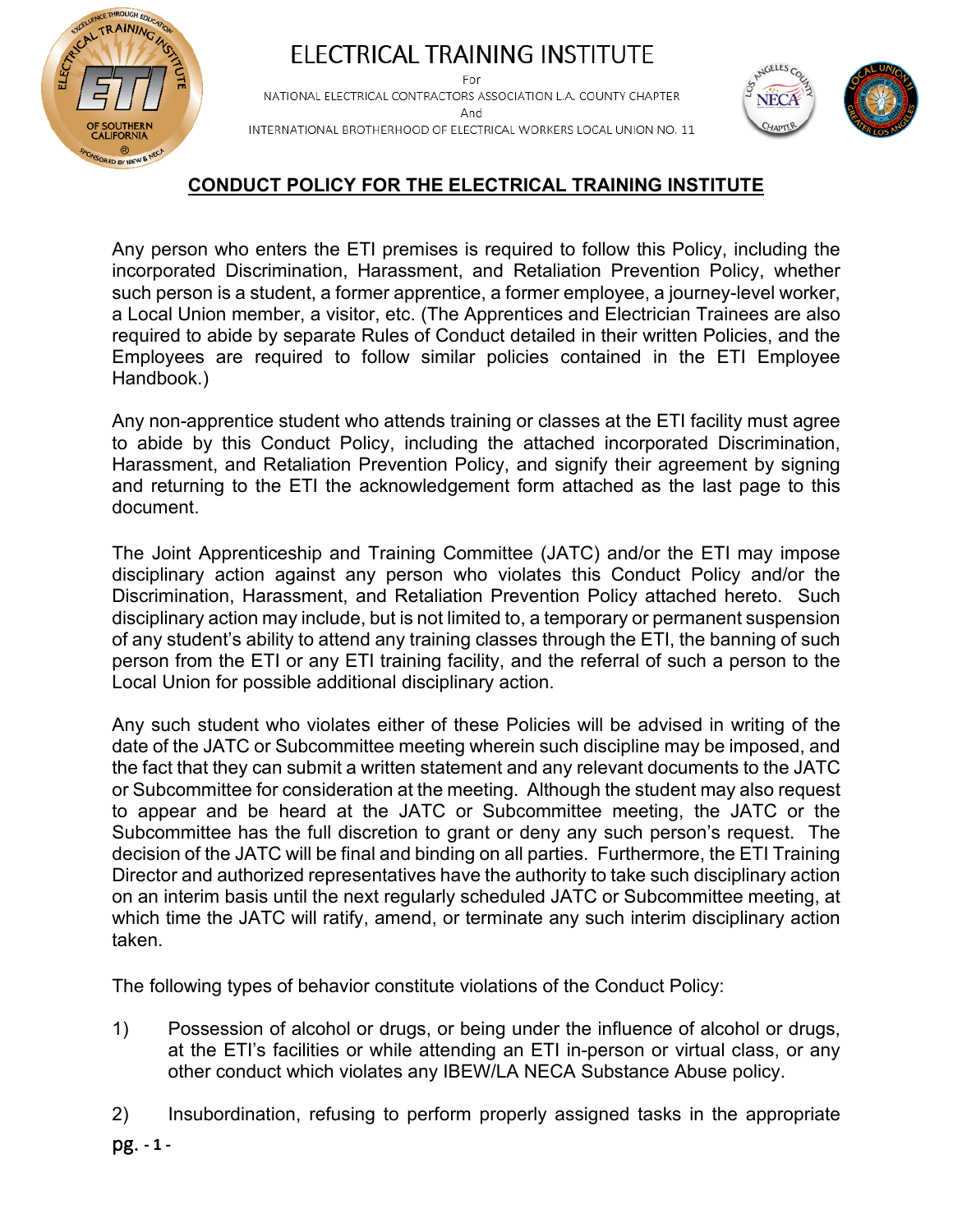manner, or failing to follow the instructions of any instructor, coordinator, Committee Member, Subcommittee member, or ETI personnel (including security guards).

- 3) Using abusive, malicious, or profane language, and/or confrontational or threatening behavior, whether in-person, over the telephone, via mail, email, or text, towards any student, instructor, coordinator, ETI personnel, Committee or Subcommittee Member, Trustee, or any other person associated with the ETI or its training programs in general (including security guards).
- 4) Dishonest behavior including, but not limited to, making false statements to instructors, coordinators, ETI personnel, Committee or Subcommittee Members, or Trustees; falsification of student records; or cheating on tests, quizzes or other assignments.
- 5) Causing, creating, or participating in classroom disturbances.
- 6) Gambling at the ETI's facilities.
- 7) Possession of a weapon or explosives at the ETI's facilities, violating safety rules or practices, or engaging in conduct that creates a safety or health hazard.
- 8) The unauthorized possession, removal, or sale of ETI, employer, or student property, funds, records, or other materials including, but not limited to, the furnishing of answers to quizzes, tests, or other materials to students or other nonauthorized personnel.
- 9) Provoking a fight, fighting, or engaging in any other act of violence or threat of violence at the ETI's facilities on in connection with training offered by the ETI.
- 10) Violation of the Discrimination, Harassment, and Retaliation Prevention Policy, a copy of which is attached hereto and is incorporated by this reference, including failure to cooperate or refusal to participate in the investigation of claims of discrimination, harassment, or similar matters.
- 11) Unauthorized entry of the ETI's facilities.
- 12) Wearing or displaying of offensive, extreme, or unprofessional styles of dress, hair, or body art at the ETI's facilities or during virtual classes, which may cause or contribute to a hostile work environment as described in the Discrimination, Harassment, and Retaliation Prevention Policy.
- 13) Engaging in any illegal or criminal conduct at the ETI's facilities.
- 14) Using tobacco, tobacco related products (including chewing tobacco), E-Cigarettes, and "Vape" products, on ETI's premises in areas other than the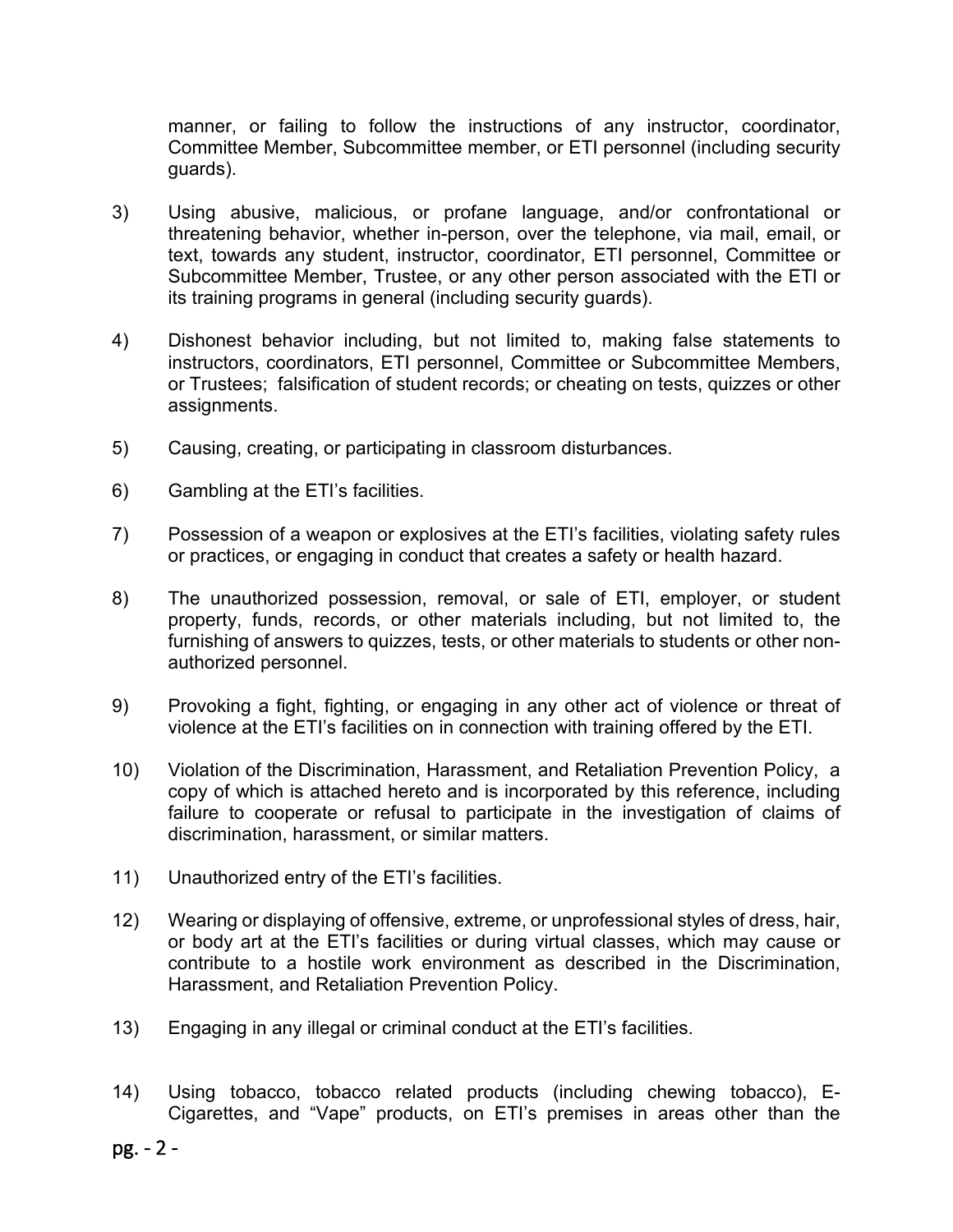designated area for smoking.

- 15) Bringing any animal (such as a service dog) to class, or audio or video-recording during class, unless the student has been granted prior written authorization from the Training Director to do so, which authorization will only be granted based on sufficient documentation provided. (The Training Director will follow all state and federal laws with regard to granting or denying of this authorization.)
- 16) Violating the ETI's COVID-19 Prevention Policy, or failing to abide by any ETI rules or policies regarding COVID-19.
- 17) Any conduct that JATC deems detrimental to any student, instructor, ETI employee, Committee Member, Subcommittee Member, Trustee, or any other person associated with the ETI or its training programs in general.

#### **STUDENT AGREEMENT AND ACKNOWLEDGEMENT:**

By signing below, I agree that I have read the Conduct Policy for the Electrical Training Institute, as well as the incorporated Discrimination, Harassment, and Retaliation Prevention Policy, and that I agree to abide by both of those Policies.

Date: \_\_\_\_\_\_\_\_\_\_\_\_\_\_\_ Print Name: \_\_\_\_\_\_\_\_\_\_\_\_\_\_\_\_\_\_\_\_\_\_\_\_\_\_\_\_\_\_\_\_\_\_\_\_\_

Sign Name:  $\Box$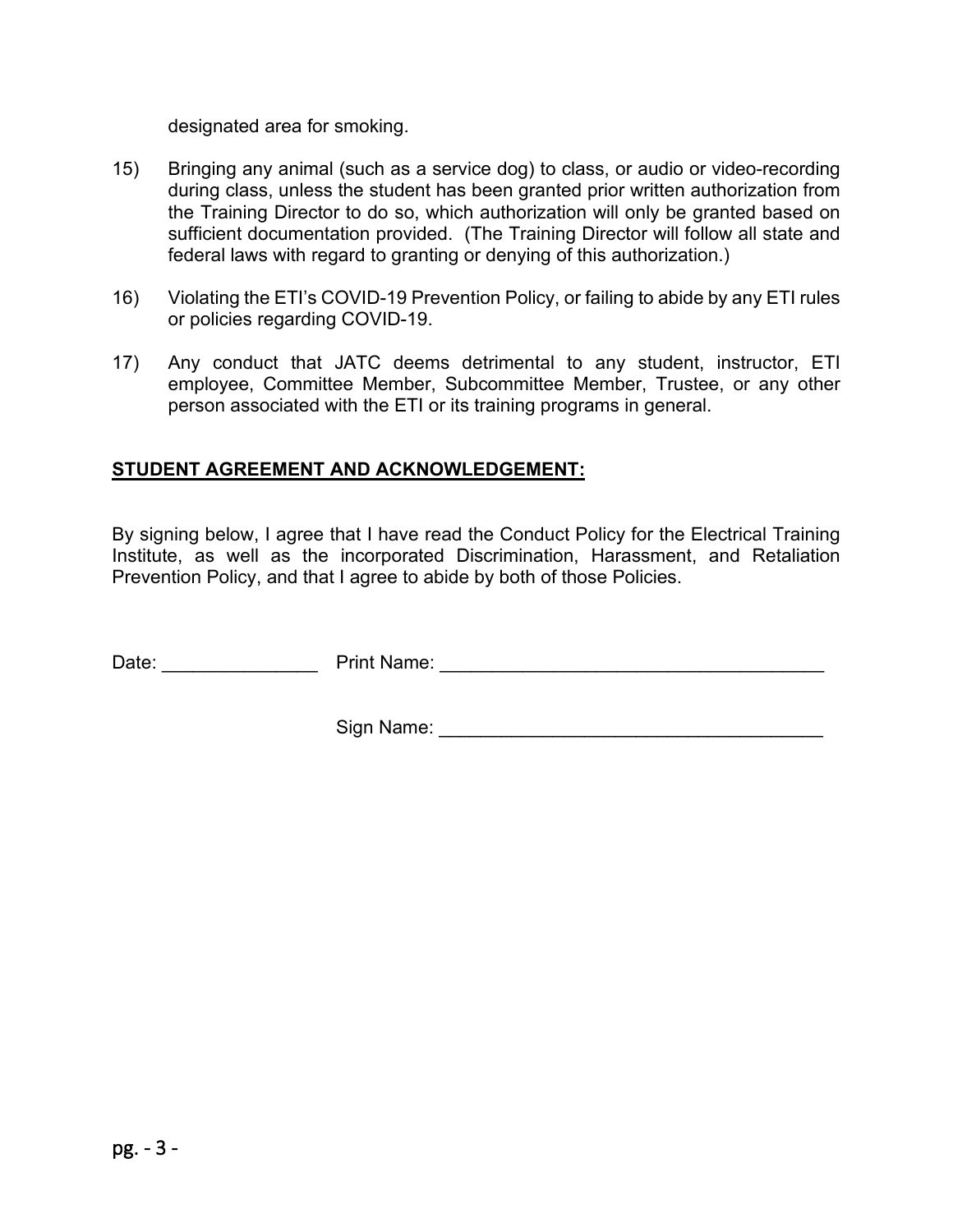## **DISCRIMINATION, HARASSMENT, AND RETALIATION PREVENTION POLICY**

## Policy

The JATC and the ETI (collectively, "JATC") is committed to providing a professional working, learning, and training environment ("environment") free from discrimination and harassment based on a protected category, and an environment free from retaliation for participating in any protected activity covered by this policy. The JATC is committed to providing equal employment opportunities to all employees, students, apprentices, and apprentice applicants (collectively, "students"). Accordingly, we have adopted and maintain this anti-discrimination policy designed to encourage professional and respectful behavior and prevent discriminatory and harassing conduct in our operations. We will implement appropriate corrective action(s), up to and including formal discipline, in response to misconduct--including violations of this anti-discrimination policy--even if the violation does not rise to the level of unlawful conduct.

The JATC prohibits discrimination or harassment based on the following categories: race, color, religion, religious creed (including religious dress and grooming practices), national origin, ancestry, citizenship, physical or mental disability, medical condition (including cancer and genetic characteristics), genetic information, marital status, sex (including pregnancy, childbirth, breastfeeding, or related medical conditions), gender, gender identity, gender expression, age (40 years and over), sexual orientation, veteran and/or military status, protected medical leaves, domestic violence victim status, political affiliation, and any other status protected by state or federal law. In addition, the JATC prohibits retaliation against a person who engages in activities protected under this policy. Reporting, or assisting in reporting, suspected violations of this policy and cooperating in investigations or proceedings arising out of a violation of this policy are protected activities under this policy.

All employees and students are expected to assume responsibility for maintaining an environment that is free from discrimination, harassment, and retaliation. Students and employees are encouraged to promptly report conduct that they believe violates this policy so that we have an opportunity to address and resolve any concerns. Managers, supervisors, coordinators, and instructors are required to promptly report conduct that they believe violates this policy. We are committed to responding to alleged violations of this policy in a timely and fair manner and to taking appropriate action aimed at ending the prohibited conduct.

## Scope of Protection

This policy applies to JATC's students, applicants, apprentices and ETI employees (including, but not limited to, coordinators, instructors, supervisors, and managers). As used in this policy, the term "employee" includes contractors and volunteers in our programs. In addition, this policy extends to conduct with a connection to our programs, even when the conduct takes place away from the ETI's premises, such as during onthe-job training, or at a program-related social function.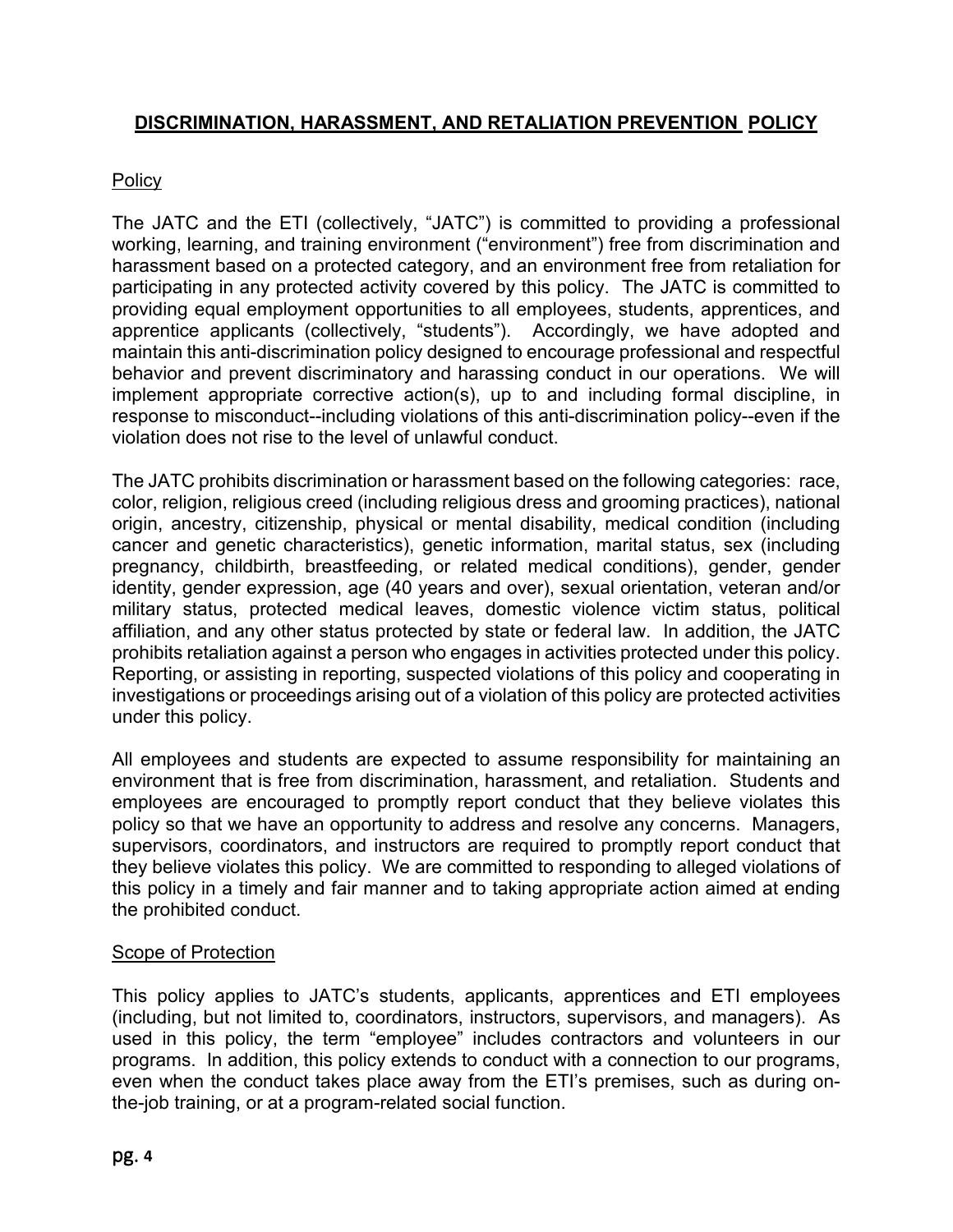## Student/Employee Rights

• The right to a discrimination, harassment, and retaliation-free environment.

The right to file a complaint of discrimination, harassment, or retaliation. Employees and students are encouraged to report inappropriate conduct immediately and, whenever possible, to put the complaint or concern in writing.

• The right to a full, impartial and prompt investigation by a JATC representative or designee into allegations of conduct that would violate this policy.

The right to be timely informed of appropriate information related to the outcome of an investigation either as a complainant or a respondent in the investigation.

The right to be free from retaliation or reprisal after filing a complaint or participating in the complaint process.

The right to file a complaint directly with the California Department of Fair Employment and Housing, the federal Equal Employment Opportunity Commission or other appropriate state or federal agencies, or to file a civil action in the appropriate court.

## Conduct Prohibited by this Policy/Definitions

## Discrimination:

As used in this policy, discrimination is defined as the unequal treatment of an employee or student in any aspect of employment, learning, or training, including discrimination based solely or in part on the employee's or student's protected category. Protected categories include: race, color, religion, religious creed (including religious dress and grooming practices), national origin, ancestry, citizenship, physical or mental disability, medical condition (including cancer and genetic characteristics), genetic information, marital status, sex (including pregnancy, childbirth, breastfeeding, or related medical conditions), gender, gender identity, gender expression, age (40 years and over), sexual orientation, veteran and/or military status, protected medical leaves, domestic violence victim status, political affiliation, and any other status protected by state or federal law. Discrimination includes unequal treatment based upon the employee's or student's association with a member of these protected classes.

Discrimination may include, but is not necessarily limited to: hostile or demeaning behavior towards employees or students because of their protected category; allowing the employee or student's protected category to be a factor in hiring, promotion, compensation or other program or work related decisions unless otherwise permitted by applicable law, and providing unwarranted assistance or withholding employment-related or training-related assistance, cooperation, and/or information to employees or students because of their protected category.

## Harassment:

As used in this policy, harassment is defined as disrespectful or unprofessional conduct based on any of the protected categories listed above. Harassment can be verbal (such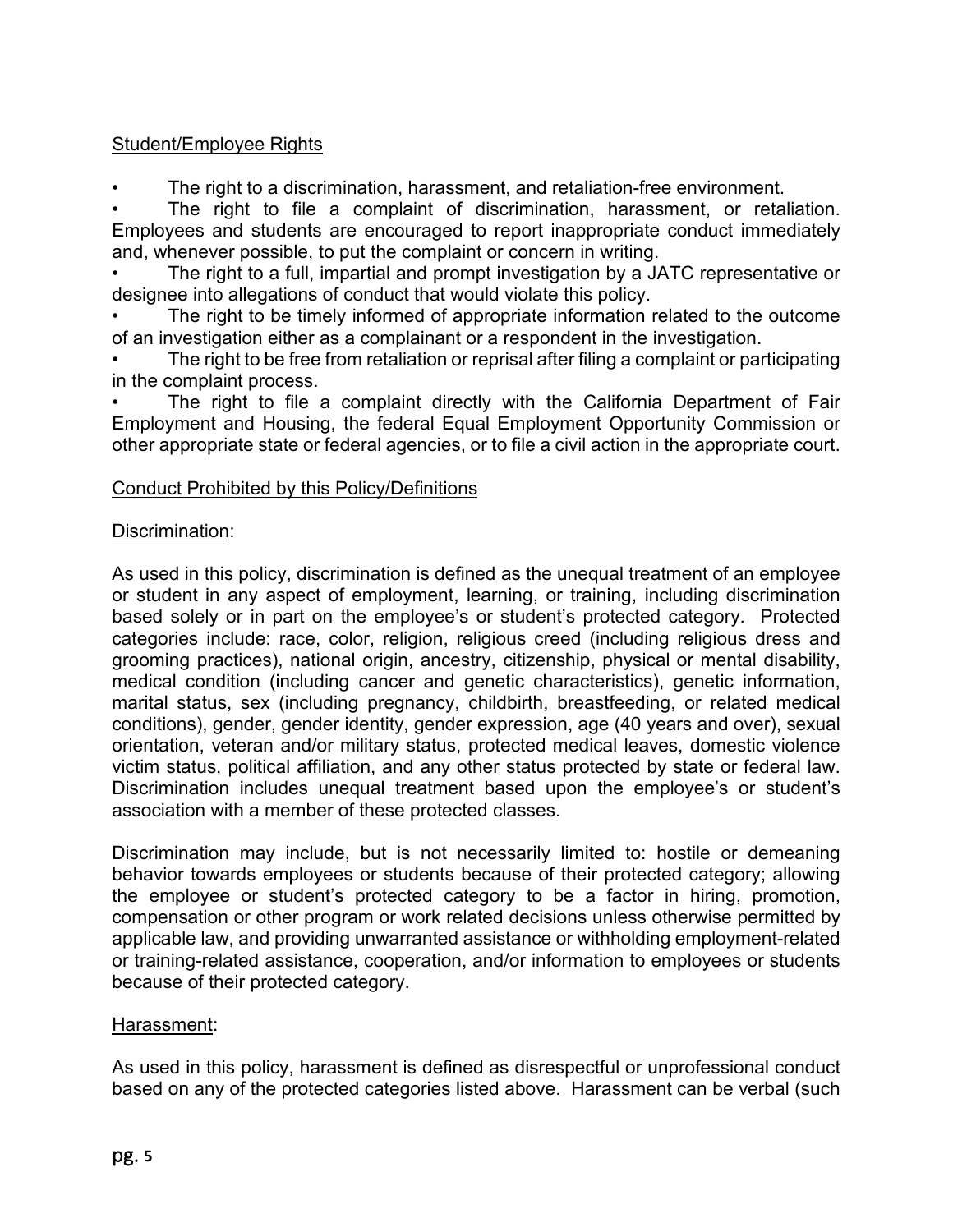as slurs, jokes, insults, epithets, gestures, or teasing), visual (such as the posting or distribution of offensive posters, symbols, cartoons, drawings, computer displays, or emails), or physical conduct (such as physically threatening another person, blocking someone's way, making physical contact in an unwelcome manner, etc.).

## Sexual Harassment:

As used in this policy sexual harassment is defined as harassment based on sex or conduct of a sexual nature, and includes harassment based on sex (including pregnancy, childbirth, breastfeeding, or related medical conditions), gender, gender identity or gender expression. It may include all of the actions described above as harassment, as well as other unwelcome sex-based conduct, such as unwelcome or unsolicited sexual advances, requests for sexual favors, conversations regarding sexual activities, or other verbal or physical conduct of a sexual nature. Sexually harassing conduct need not be motivated by sexual desire and may include situations that began as reciprocal relationships, but that later cease to be reciprocal.

Sexual harassment is generally categorized into two types:

1. Quid Pro Quo Sexual Harassment ("this for that")

Submission to sexual conduct is made explicitly or implicitly a term or condition of an individual's participation in employment or training.

Submission to or rejection of the conduct by a student is used as the basis for employment or training decisions affecting the student.

2. Hostile Environment Sexual Harassment

Conduct of a sexual nature or on the basis of sex by any person in the employment or training environment that unreasonably interferes with an employee's work performance or a student's school performance and/or creates an intimidating, hostile or otherwise offensive employment or training environment. Examples include:

Unwelcome sexual advances, flirtation, teasing, sexually suggestive or obscene letters, invitations, notes, emails, voicemails or gifts.

Sex, gender or sexual orientation-related comments, slurs, jokes, remarks or epithets.

Leering, obscene or vulgar gestures or making sexual gestures.

Displaying or distributing sexually suggestive or derogatory objects, pictures, cartoons, or posters or any such items.

Impeding or blocking movement, unwelcome touching or assaulting others.

Any sexual advances that are unwelcome as well as reprisals or threats after a negative response to sexual advances.

Conduct or comments consistently targeted at one gender, even if the content is not sexual.

## Retaliation:

As used in this policy retaliation is defined as any adverse action taken against an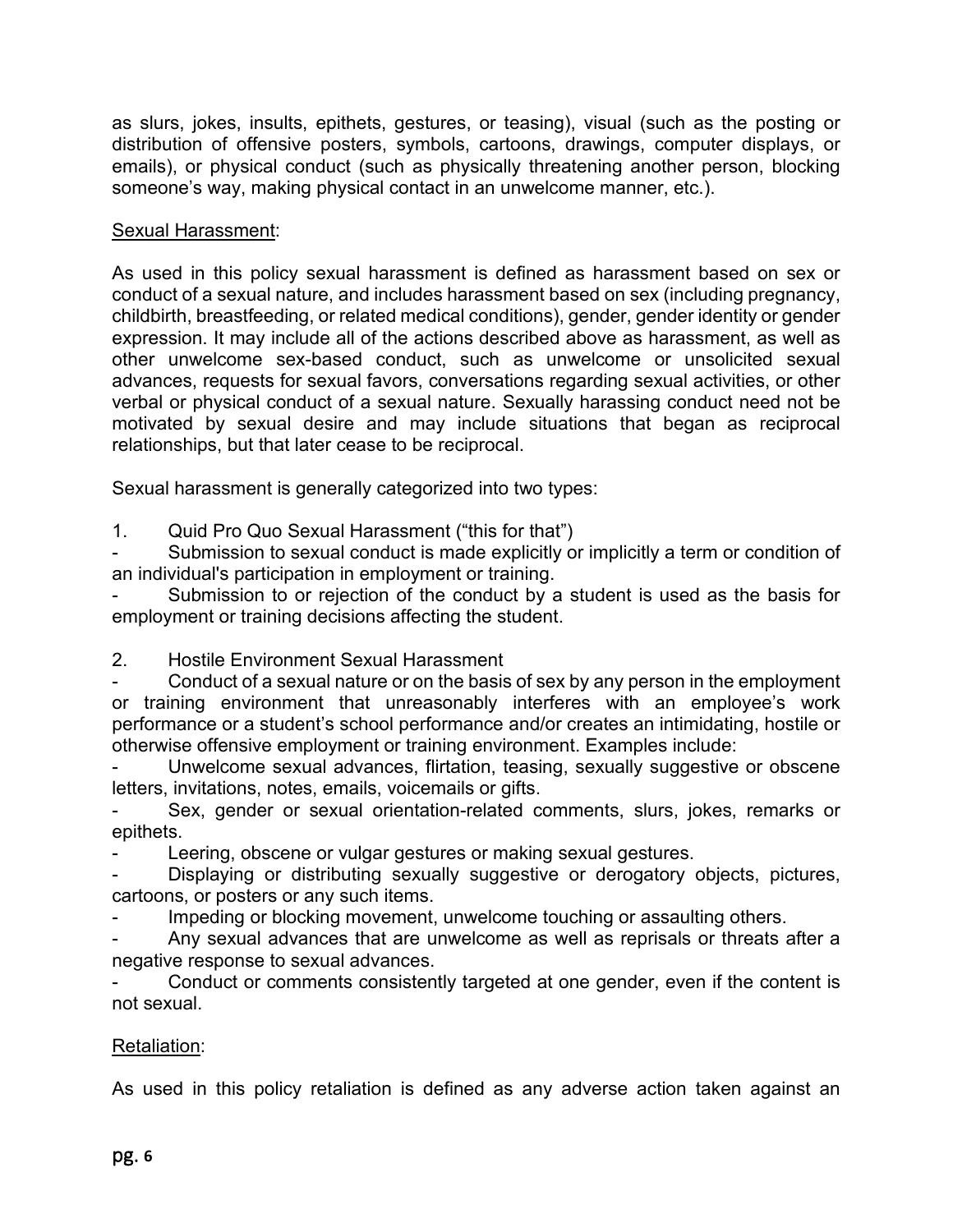individual in the employment or training environment because the individual engaged in activity protected under this policy. Protected activities may include, but are not limited to, reporting or assisting in reporting suspected violations of this policy and/or cooperating in investigations or proceedings arising out of a violation of this policy.

Adverse action in this context is conduct or an action that materially affects the terms and conditions of the employees' work or the students' learning or training status or is reasonably likely to deter the individual from engaging in protected activity. Even actions that do not result in a direct loss of compensation may be regarded as an action when considered in the totality of the circumstances.

Examples of retaliation under this policy include but are not limited to: suspension from work or training opportunities; certain other disciplinary actions; harassing another person for filing a complaint; treating employees or students differently such as denying an accommodation; or not talking to an employee or student when otherwise required by employment or training, or otherwise excluding the employee from work-related activities or the student from training-related activities because of engagement in activities protected under this policy.

## Training Requirements

Every two years, all supervisory employees of the ETI must attend Sexual Harassment Prevention and Workplace Civility training aimed at increasing their understanding of and preventing workplace sexual harassment (including harassment on the basis of sexual orientation, gender identity, and gender expression) and their role in creating an underlying culture of mutual respect in our workplace. Specific components of the training will include how to promptly and effectively respond to sexual harassment when it occurs, the effects of abusive conduct in the workplace, and ways to appropriately intervene if one witnesses behavior that is not in keeping with this policy. The training must be provided by trainers who, in addition to the other requirements set forth in 2 CCR 11024, have the ability through training or experience to train supervisors on how to identify, investigate, report, and respond to unlawful harassment, discrimination, and retaliation in the workplace. Similar training will be provided to all non-supervisory personnel for at least one hour every two years as required by California law.

## Addressing and Reporting Violations of this Policy

Any employee or student who experiences or witnesses behavior that they believe violates this policy is encouraged to immediately tell the offending individual that the behavior is inappropriate and, if they feel comfortable doing so, to tell the offending individual to stop the behavior. The student or employee should also immediately report the alleged violation to any instructor, any supervisor, or the Training Director/Harassment Officer. There is no chain of command when contacting the Training Director/Harassment Officer; an individual does not need any prior approval to do this. If the alleged offender is the student's instructor, the student should report the conduct to any other instructor or the Training Director/Harassment Officer. A complaint may be brought forward verbally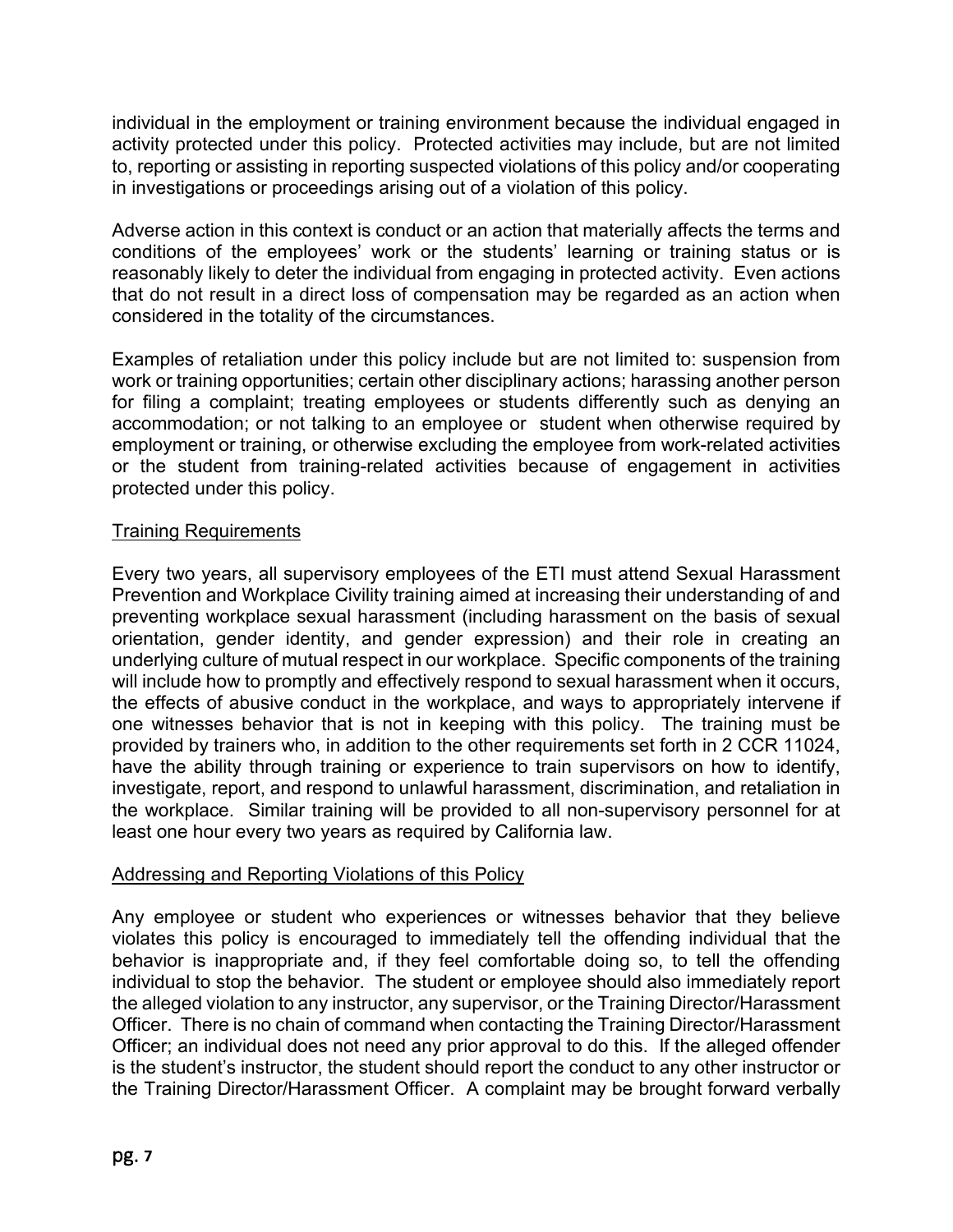or in writing. Written complaints can be made using the Complaint Form (attached to this policy).

Instructors or supervisors who learn of any potential violation of this policy are required to immediately report the matter to the Training Director/Harassment Officer, and must follow that Officer's instructions as to how best to proceed.

The JATC will promptly look into the facts and circumstances of any alleged violation, as appropriate. Even in the absence of a formal complaint, the JATC may initiate an investigation where it has reason to believe that conduct that violates this policy has occurred. Moreover, even where a complainant conveys a request to withdraw their initial formal complaint, the JATC may continue the investigation to ensure that the environment is free from discrimination, harassment and retaliation. Anonymous complaints will also be investigated. The method will depend on the details provided in the anonymous complaint. If the complaint is sufficiently detailed, the investigation may be able to proceed in the same manner as any other complaint. If the information is more general, the JATC may need to do an environmental assessment or survey to try to determine if misconduct has occurred. All investigations will be fair, impartial, timely, and completed by qualified personnel.

To the extent possible, the JATC will endeavor to keep the reporting of the complainant's concerns confidential; however, complete confidentiality cannot be guaranteed when it interferes with the JATC's ability to fulfill its obligations under this policy. All employees and students are required to cooperate fully with any investigation. This includes, but is not limited to, maintaining an appropriate level of discretion regarding the investigation and disclosing any and all information that may be pertinent to the investigation. Upon completion of the investigation, if misconduct is substantiated, the JATC will take appropriate corrective and preventive action calculated to end the conduct up to and including formal discipline where warranted.

Contact information for the JATC's Training Director/Harassment Officer is:

Diana Limon, dianal@laett.com, (323) 221-5881

#### Filing of Complaints Outside Our Company

Employees and students may file formal complaints of discrimination, harassment, or retaliation with the agencies listed below. Individuals who wish to pursue filing with these agencies should contact them directly to obtain further information about their processes and time limits.

California Department of Fair Employment and Housing 2218 Kausen Drive, Suite 100 Elk Grove, CA 95758 800-884-1684 (voice), 800-700-2320 (TTY) or California's Relay Service at 711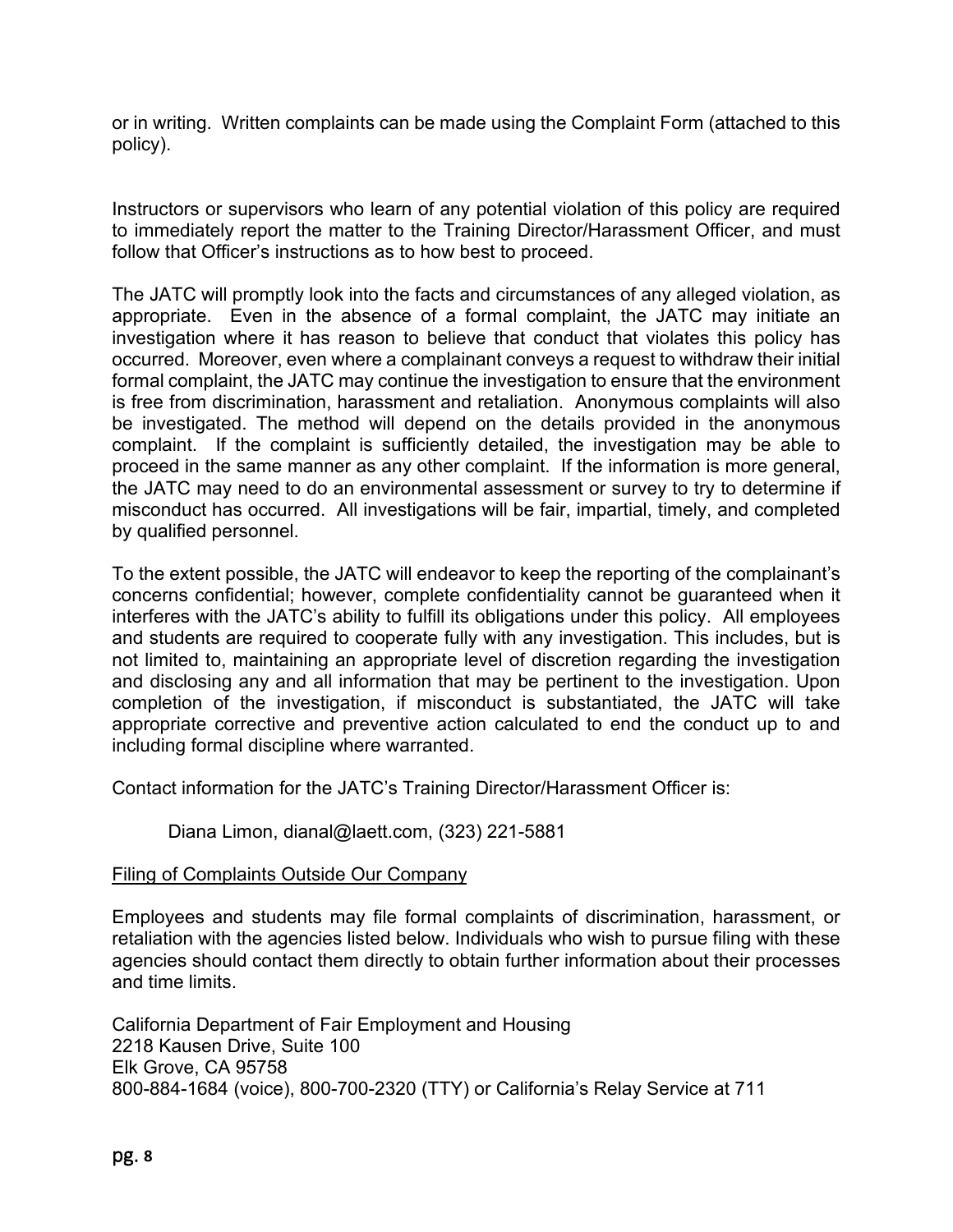U.S. Equal Employment Opportunity Commission 450 Golden Gate Avenue 5 West P.O Box 36025 San Francisco, CA 94102-3661 1-800-669-4000 or 510-735-8909 (Deaf/hard-of-hearing callers only) http://www.eeoc.gov/employees

#### Corrective Action Guidelines

The JATC will take appropriate corrective action(s) up to and including formal discipline against any student or employee when an investigation has found that misconduct occurred. Such corrective action(s) may include, but are not limited to, letters of reprimand, suspension, demotion, or termination. Additionally, depending on the nature of the violation, civil liability could be imposed on the violator as well as the JATC.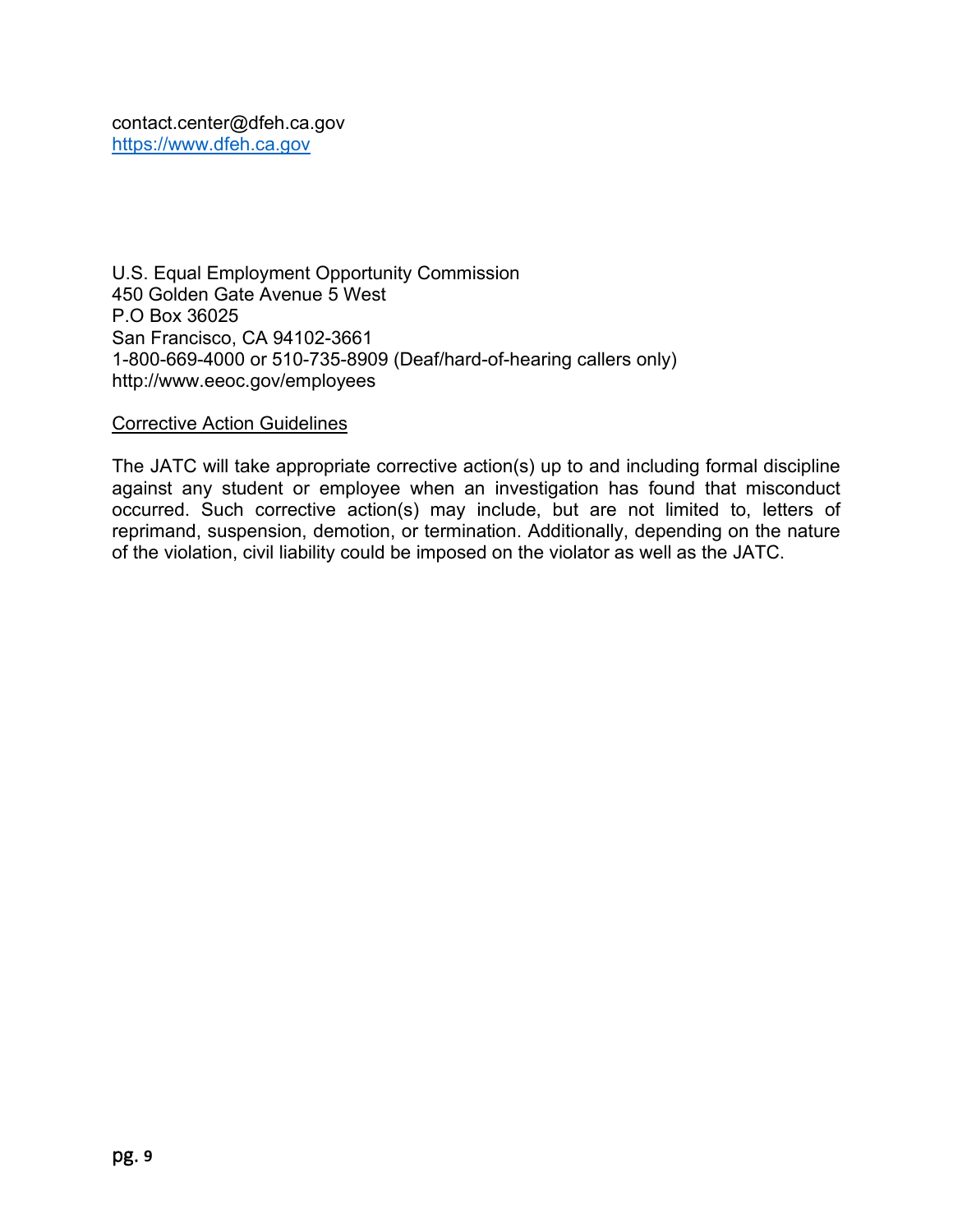#### **DISCRIMINATION, HARASSMENT, AND RETALIATION PREVENTION POLICY COMPLAINT FORM**

#### **COMPLAINANT INFORMATION**

#### **NAME:**

#### **PHONE:**

Please describe the conduct that you believe violates the Discrimination, Harassment or Retaliation Prevention Policy. In your narrative, describe: (1) What happened to you; (2) Why you believe you are being discriminated, harassed, or retaliated against, including the reason or evidence you have to support your belief, and; (3) When the acts of discrimination, harassment, or retaliation occur (attach additional pages if needed). If you require assistance with completing this form as a reasonable accommodation, please contact the Training Director/Harassment Officer.